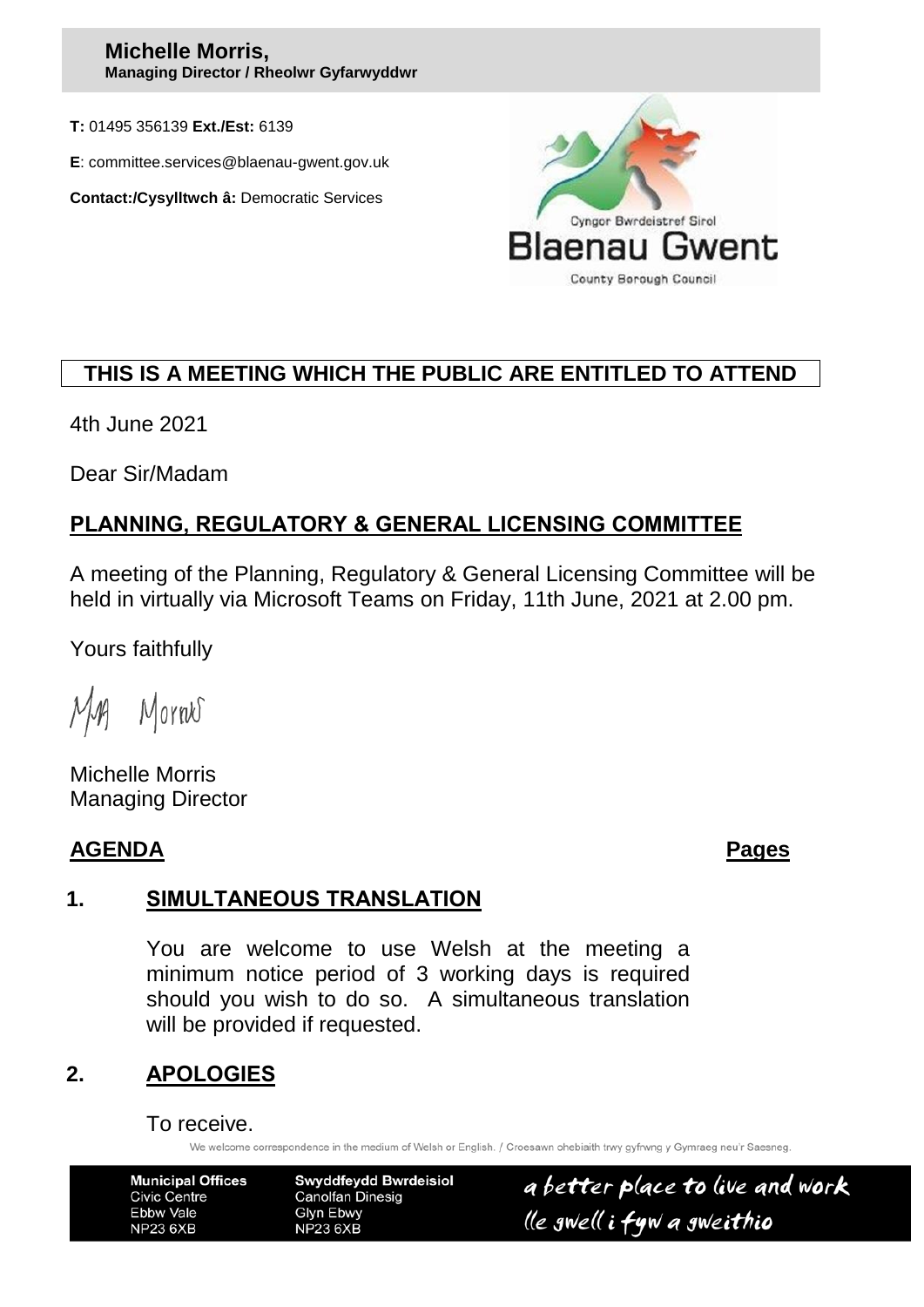## **3. DECLARATIONS OF INTEREST AND DISPENSATIONS**

To consider any declarations of interest and dispensations made.

| 4. | PLANNING APPLICATIONS REPORT                                                                                      | $5 - 30$  |
|----|-------------------------------------------------------------------------------------------------------------------|-----------|
|    | To consider the report of the Team Manager Development<br>Management.                                             |           |
| 5. | <b>APPEALS, CONSULTATIONS AND</b><br><b>DNS UPDATE JUNE 2021</b>                                                  | $31 - 32$ |
|    | To consider the report of the Service Manager Development and<br>Estates.                                         |           |
| 6. | <b>PLANNING APPEAL UPDATE:</b><br><u>1 MEDHURST COURT, FARM ROAD, NANTYGLO</u>                                    | $33 - 36$ |
|    | To consider the report of the Planning Officer.                                                                   |           |
| 7. | <b>LIST OF APPLICATIONS DECIDED UNDER</b><br><b>DELEGATED POWERS BETWEEN</b><br>22ND MARCH 2021 AND 24TH MAY 2021 | $37 - 50$ |
|    | To consider the report of the Senior Business Support<br>Officer.                                                 |           |
| 8. | <b>QUARTERLY PERFORMANCE INFORMATION</b><br><b>QUARTER 3: OCTOBER TO DECEMBER 2020</b>                            | $51 - 56$ |
|    | To consider the report of the Service Manager<br>Development and Estates.                                         |           |

# **9. TIME OF FUTURE MEETINGS**

To discuss.